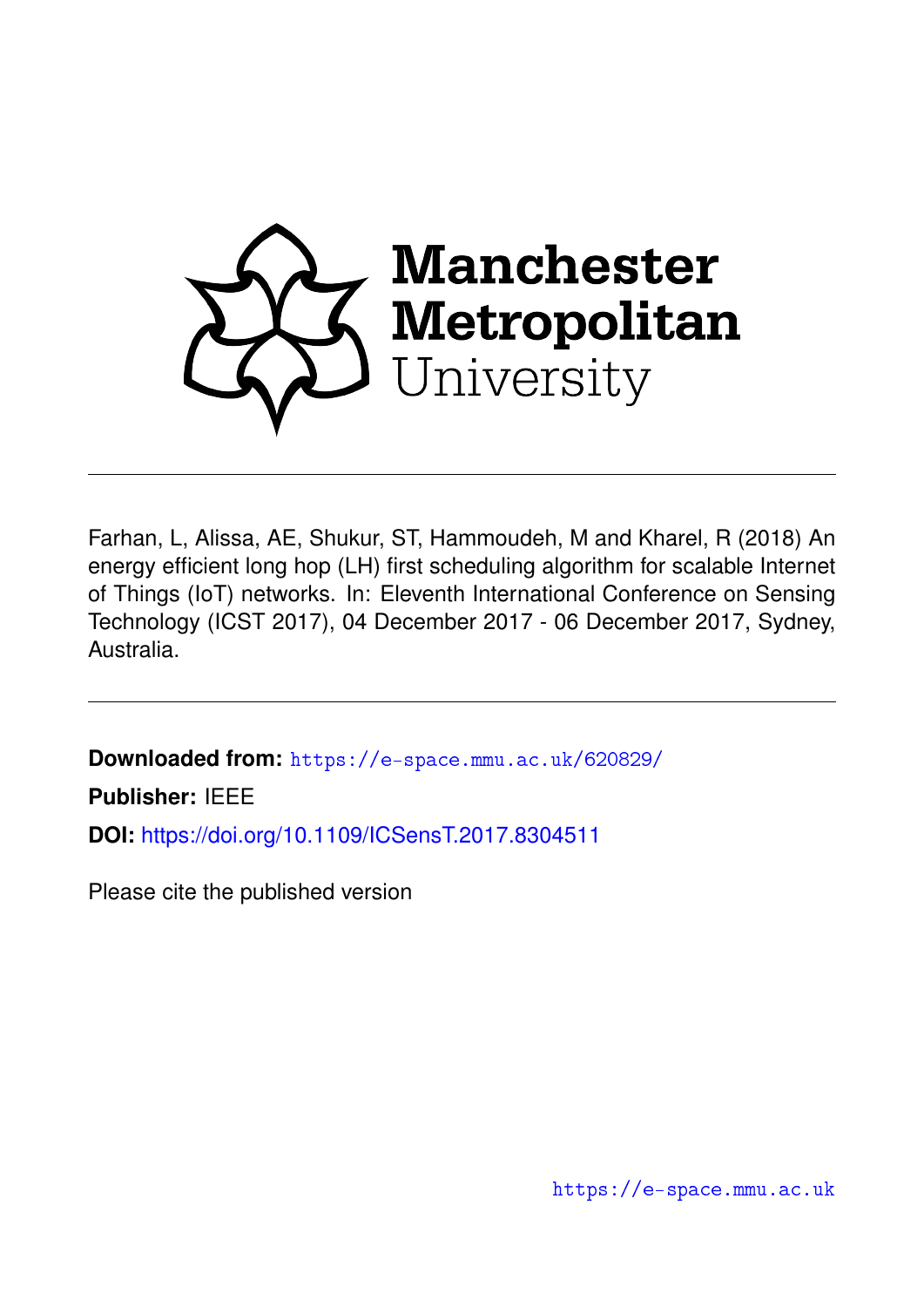# An Energy Efficient Long Hop (LH) First Scheduling Algorithm for Scalable Internet of Things (IoT) Networks

Laith Farhan School of Engineering Manchester Metropolitan University, UK & University of Diyala, Iraq l.al-bayati@mmu.ac.uk

Mohammad Hammoudeh School of CMDT Manchester Metropolitan University, UK m.hammoudeh@mmu.ac.uk

Ali E. Alissa School of Computer Science University of Plymouth, UK ali.alissa@plymouth.ac.uk

Sinan T. Shukur Faculty of Medicine and Health Sciences Macquarie University, Australia sinantalib@yahoo.co.uk

Rupak Kharel School of Engineering Manchester Metropolitan University, UK r.kharel@mmu.ac.uk

*Abstract*—Internet of Things (IoT) is becoming more and more pervasive in everyday life and connecting an array of diverse physical objects. It is fast growing and receiving a tremendous amount of research focus. Billions of objects communicate each other with or without human intervention to achieve smart applications. Most of the connected devices are constrained nodes to its ecosystem which have limited memories, CPU capabilities and power sources. Therefore, for implementing autonomous smart systems, efficient energy consumption is imperative. This paper introduces a novel scheduling algorithm called Long Hop (LH) first to optimize energy usage on a Wireless Sensor Network (WSN) that enables IoT system. LH algorithm schedules high priority for packets coming with more hops and longer distances to be served first at the cluster head (CH) nodes of the WSN. Since these packets require more links and nodes (thus increased energy and bandwidth usage) to reach the ultimate destination if not prioritized, the proposed algorithm reduces the overall energy usage and minimizes the total number of packets re-transmission and the effective data transmission distances. This improves the overall system performance and elongates the network lifetime.

*Index Terms*—Internet of Things (IoT), Energy Efficient, Scheduling algorithms, Long Hop First (LH) Algorithm, Wireless Sensor Network (WSN).

#### I. INTRODUCTION

Wireless sensor networks (WSNs) are spatially distributed autonomous sensors in a sensing field to monitor specific phenomenons and collect data [1]. WSN is one of the key enabling technologies for the IoT system. IoT is essentially all possible devices connected to the internet that will enable applications to be smart by sensing, harnessing data, making decisions and acting on it, mostly without human interventions [2]. IoT devices are growing at an exponential pace with wearable devices, kitchen appliances, connected cars, healthcare devices, etc becoming more and more commonplace [3].

The growth of devices connectivity will significantly increase over the next few years, according to numbers fore-



Fig. 1: Internet of things (IoT) elements.

casted by Cisco Systems, from 10 billion in 2014 to 50 billion by 2020 [2]. This will provide a new paradigm of communication between digital contents, computing, applications and services within the physical world. This creates unprecedented opportunities for governments, education, and industries in a wide variety of sectors [4]. The communication of IoT networks combine three categories based on their technology elements that can be seen in Fig. 1.

- People to People (P2P) connection: is the data transfer from one person to the other. It occurs through video call, telephone call, and social communications. It is usually called collaboration connection.
- Machine to People (M2P) connection: is the data transfer from machines such as computing devices, sensor nodes or others to the users for analysis purposes. For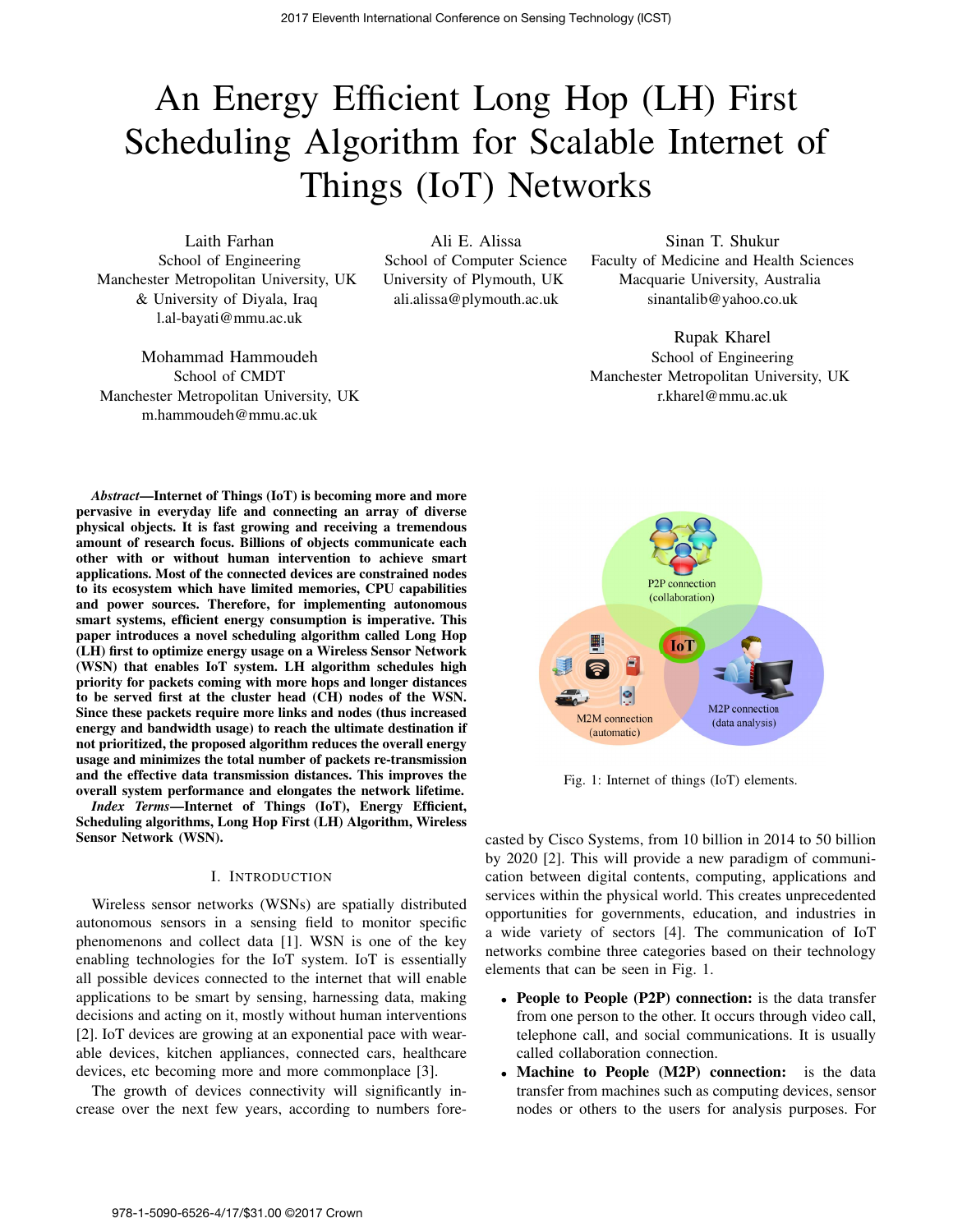example: weather forecasting uses smart devices to gather the data from the environment and send it back to the administrators in the control centre for further analysis.

• Machine to Machine (M2M) connection: is the data transfer between devices without human interactions. For instance, a car talking to another car about its speed, lane change or breaking intentions, etc.

The communication of IoT networks combines three main categories based on their technology elements Fig. 1 can be summarized into the simple equation below:

## *IoT* = *Human* + *P hysicalObjects*(*sensors, controllers, devices, storages*) + *Internet*

Internet of things brings a plethora of devices and infrastructure under the same umbrella. It is a big challenge when more and more smart devices connect to the network. Most of the IoT devices run on batteries or by energy harvesting, which have limited shelf life [5]. This means it will not be rational to waste the energy on the transmission of unneeded data or protocol overheads like existing protocols do such as HTTP and TCP, etc. Therefore, efficient energy consumption is the key issue for longer network and system lifetime. It is related to the sustainability of the network and energy consumption by each single device. The connected devices introduce several services and therefore send heterogeneous packets. These packets access multiple devices and links (mostly wireless communication) to reach the ultimate receiver using multi-hop technology. Multi-hop topology is practically useful for WSN and IoT networks because both techniques are deployed over a wide geographical region [6]. It also provides an opportunity for better quality of services (QoS) and higher network capacity.

During multi hop of packets amongst the nodes especially on a large network, the probability of the packet drops increase. This is because of various factors such as packet arrival rate, timeout for message expiry or simply due to the limitations of node because of its constrained nature (low processing, memory and bandwidth resources). Therefore, to avoid packet loss in the network, receipt acknowledgment of transmitted packets or otherwise retransmission of the lost data packets must happen. Internet control message protocol (ICMP) generated by the network devices is an error-reporting protocol sent to the original source whose IP address is encapsulated in the IP packet. The minimum size of ICMP packet would be 8 bytes of ICMP header + 20 bytes of IPv4 or 8 bytes of ICMP header + 40 bytes of IPv6 for ICMPv4 and ICMPv6 respectively [7]. Each retransmission will require transmission of these headers and overheads as well. This can significantly impact system performance if the retransmission is not optimized properly. This can more load on the already constrained network and contribute further to the power depletion of the nodes. This affects the quality of service (QoS) and throughput of the network [6] which ultimately drains the node battery leaving the area uncovered, thus reducing the network lifetime.

There are several solutions proposed for reducing energy consumption of WSN and IoT applications. However, most of previous works focused in a small area with less number of nodes which is not consistent with IoT applications. Network of the future will deploy numerous devices covering larger areas. Therefore, the solutions should work on larger areas with higher number of nodes. To this end, the focus and scope of this study is on the energy aspects of the IoT networks. Thus, we propose an energy saving scheme by applying a novel dynamic scheduling algorithm called Long Hop first (LH). LH algorithm operates at the cluster heads (CHs) of a WSN and assigns high priority for messages coming with more hops and from longer distances to be routed first.

This paper is organized as follows: Section II reviews related work from the literature. In Section III, we describe the system model of a IoT system and energy aware-message scheduling algorithm. Performance evaluation and discussion have been done in Section IV. Finally, we conclude our paper in Section V.

## II. RELATED WORK

The scheduling algorithms are an important aspect for WSN and IoT networks. Several algorithms are proposed for energy consumption optimization and quality of service (QoS) in WSN. Authors in [8] describe the earliest deadline first algorithm (EDF) which is a dynamic scheduling algorithm used for real-time operating systems. EDF requires to sort all tasks based on their deadlines time and gives high priority for packets closest to their exceeded time. However, it does not consider managing time redundancy and packets spend high energy, so scheduling tasks will complete within expire times even in the presence of faults. The proposed work in [9] uses an idea to cluster IoT networks into sub-groups and within each group a message broker was placed. The broker deploys to gather the information from the sensors around it and forward it to the last destination. The short process time (SPT) algorithm implemented at broker level to select and deliver packets first based on their arrival time. Each message is presented as Mess(*R*time, *T*trans), where *R*time, *T*trans are request time and successful transmission time period respectively. It is applied when the network is unstable (traffic intensity *>* 1). The proposed method promoted IoT system efficiency by improving service response time and reducing the overall energy consumption. Another study [10] schedules packets into three classes priority for large-scale wireless sensor networks. The higher priority was assigned for emergency real time packets and preempt the processing of packets at other queues. Lowest priority packets waited a certain number of time slots after processing higher priority packets. The proposed work improved the system in terms of end-to-end data transmission delay. The study by [11] intends the border nodes of wireless sensor networks. These nodes located between two sensing area consume a large amount of energy due to the listening mode. Thus, S-MAC protocol minimized the listening time of each node. The proposed scheme prolong lifetime and reduce the energy consumption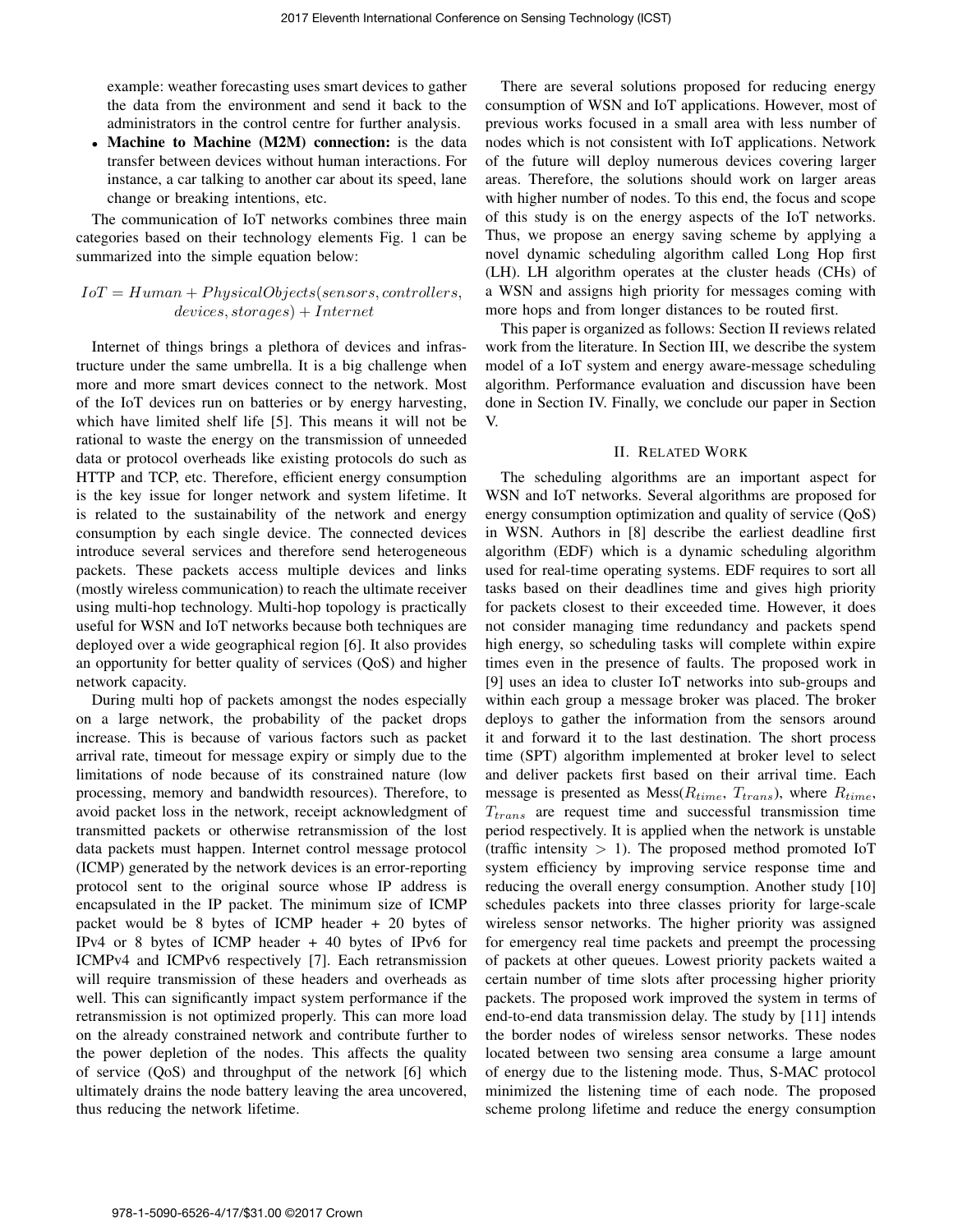for the system. Heterogeneous dual-core processor for IoT applications were carried out by [12]. Authors show that up to 2.62x energy efficiency improvements can be realised without deadline messages expiry. Another approach [13] investigated energy saving scheme by implementing dynamic voltage and frequency scaling (DVFS) scheduling algorithm. DVFS used low time complexity to avoid the deadlines of the real time tasks and showed that it can minimize up to 64% energy used for each task on a separate core.

Although the previous studies improve on the energy usage, there is no considerable work done on dealing the optimized scheduling for nodes placed in different location (thus still being valid for larger areas and hence scalable). Normally, in multi-hops networks, devices send their packets to the destination through intermediate nodes. In small IoT networks, objects collect the necessary information and then send it to the receiver directly through the CHs within single or two hops [14]. However, in large networks, the data accesses many links and devices using multi-hop technique to reach the intend destination. Therefore, the data coming from nodes located in longer distances is passed through multiple intermediate nodes to reach the ultimate receiver. Accessing multiple nodes lead to use the bandwidth, throughput and consumption of previous node energy. Therefore, while designing and implementing the efficient energy algorithms, the factor of distance (and hence number of hops) should also be taken into consideration to minimize the power spent and prolong the network lifetime.

In this paper, the proposed scheme is called Long Hop first (LH) scheduling algorithm. It is a scheduling algorithm that focuses on real-time tasks to place processes in a priority queue. LH algorithm assigns high priority for messages coming from far distances and thus accessing multiple nodes to get served first at CHs.

## III. PROPOSED ENERGY EFFICIENT SCHEDULING **TECHNIQUE**

In recent study, nodes have been assumed to be deployed in an outdoor area and classified into: i) Sensors and Actuators (SNs) that gather all the necessary information from the environment and send it to CH. ii) Cluster Heads (CHs) receive the heterogeneous data from multiple SNs, compress it, and then send to the intend destination (BS). iii) Base station (BS) is responsible for collecting the information from all sensors through CHs. Our IoT system architecture is clustered into sub-groups, as showed in Fig. 2. Each group has many nodes connected to a single cluster head (CH) node. CH becomes overloaded due to the number of nodes connected to it. Furthermore, memory of CHs become full. Therefore, software or hardware flow control must prevent overflow and thus the data loss, otherwise, the node must re-send it again [15].

## *A. Message Scheduling Algorithm*

Multi-hop technology helps the devices to connect and communicate with each other even if devices are located out of the transmission range. The nodes should depend on some



Fig. 2: Typical IoT system architecture.

intermediate nodes for relaying the packets. The packets come from nodes located on the border use high number of hops to reach the ultimate receiver. Thus, these nodes consume larger amount of energy and bandwidth during the transmitting and receiving of the packets by other nodes. Figure 3 shows the measuring energy consumption of tenth nodes deployed randomly in the sensing field. These nodes located in different locations and used some intermediate nodes to deliver their packets. It indicates that packets come from far nodes accessed many devices and used high energy to reach the destination. Due to this reason, it is reasonable to assign high priority for these messages during scheduling algorithm to conserve energy. This is the idea behind the LH algorithm and gives high priority to data based on sensors locations and number of sensors accessed.



Fig. 3: Energy consumption by number of hops vs distances.

First, we explain how the proposed algorithm works in a cluster of a WSN by analysing the data coming from different nodes to be transmitted to the BS. Figure 4 shows four packets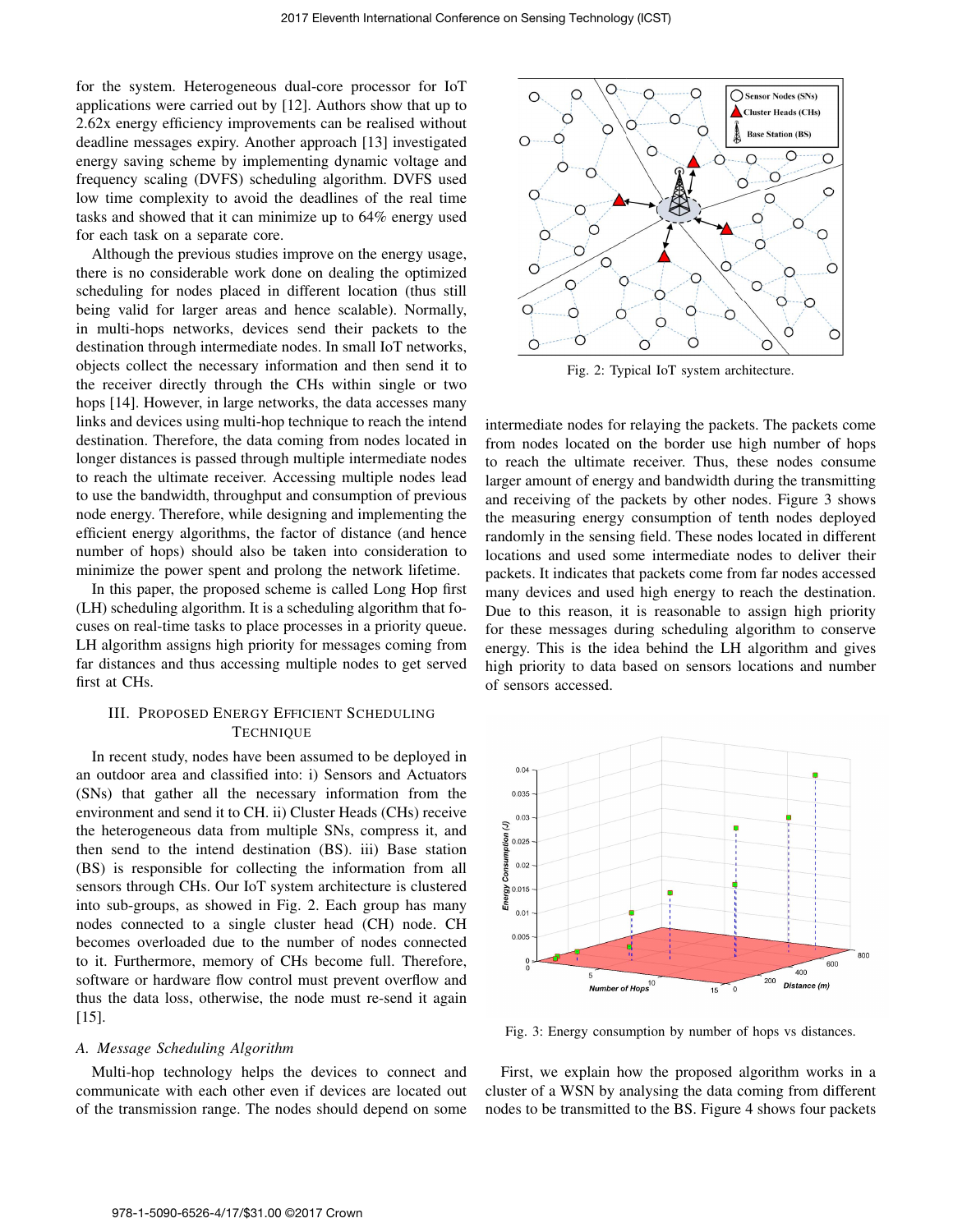at different locations in the cluster making its journey towards the BS. We assume that these packets are transmitted in different time from each sensor and arrive at the same time at CH where they are placed within a queue at the cluster head (CH) node before delivering to the BS. Some of these packets may be discarded due to quench source, timeout for message expiry, etc. Each task has different number of hops and distances. There must be at least a single task execution through CH to be forwarded to the exchange centre within one spin. LH algorithm re-sorts the tasks at CH based on the biggest number of hops and longer distances to forward it first to ultimate receiver. If there are two packets with equal number of hops (as with orange and yellow colour in Fig. 4), the algorithm takes the second parameter (longer distance) into consideration. Therefore, orange packet gets delivered first at CH due to its sensor location. *M/M/*1 queuing model has been used to calculate service rate and arrival rate for all messages coming from devices. *M/M/*1 is a queuing theory within the mathematical theory of probability that shows the queue length of a single server in the system. Service times have an exponential distribution and exponential arrivals are determined by a Poisson process [16]. The service rate and arrival rate for *m* messages are introduced by *μ* and  $\lambda$  respectively. After evaluating the system traffic at the cluster heads, traffic intensity (*P*) should be less than 1. However, if *P* is larger than 1, the proposed algorithm avoids packets accessing many devices and links from retransmission. Figure 5 explains the algorithm with the aid of a flowchart.

$$
\lambda = \frac{1}{R_{time}}\tag{1}
$$

$$
\mu = \frac{1}{T_{trans}}\tag{2}
$$

$$
P = \frac{\lambda}{\mu} \tag{3}
$$



Fig. 4: The partial schedule of four tasks under LH algorithm.

#### *B. Energy Consumption Model*

The aim of this study is to implement message scheduling algorithm that minimizes energy consumption and elongates lifetime of the network. Most of the energy is consumed in listening, transmitting and receiving of packets in the



Fig. 5: Flow-chart of LH procedure.

network. A common power model [17] is used and shown in Fig. 6. Sensors follow shortest path route to deliver their packets to the next hop. Dijkstra algorithm [18] [19] has been applied to find the shortest path between nodes. The total energy [9] spent by the system can be represented as follows:

- To transmit a number of bits:

$$
E_{Tx} = k(E_{elec} + \epsilon_{amp} * d^2)
$$
 (4)

- To receive a number of bits:

$$
E_{Rx} = (k * E_{elec}) \tag{5}
$$

- Total energy used by each sensor:

$$
E_{Total} = L(E_{Tx}) + M(E_{Rx})
$$
\n(6)

where  $E_{Tx}$  is the energy dissipated to disseminate number of bits  $(k)$  from the source to the next object.  $E_{Rx}$  is the energy depleted to receive chunk of bits.  $E_{elec}$  is presented the energy depleted to run the receiver or transmitter circuitry, and  $\epsilon_{amp}$  is the energy dissipated in transmission to amplify the signal enough to reach the next target. *L* and *M* are number of transmitted and received packets from a sensor node respectively. The distance between two transmitters is denoted as *d*.

## IV. PERFORMANCE EVALUATION AND DISCUSSION

In this section, we evaluate and analyse the performance of the proposed scheme by using *M atlab* simulation. IoT consists of number of devices/things deploy randomly in a large scale. Therefore, the simulation is performed with 100 nodes that are distributed randomly in an area of (500 x 500)  $m^2$ , using mesh topology consisting multi-hop network scenario. We also assume that the sensor nodes are deployed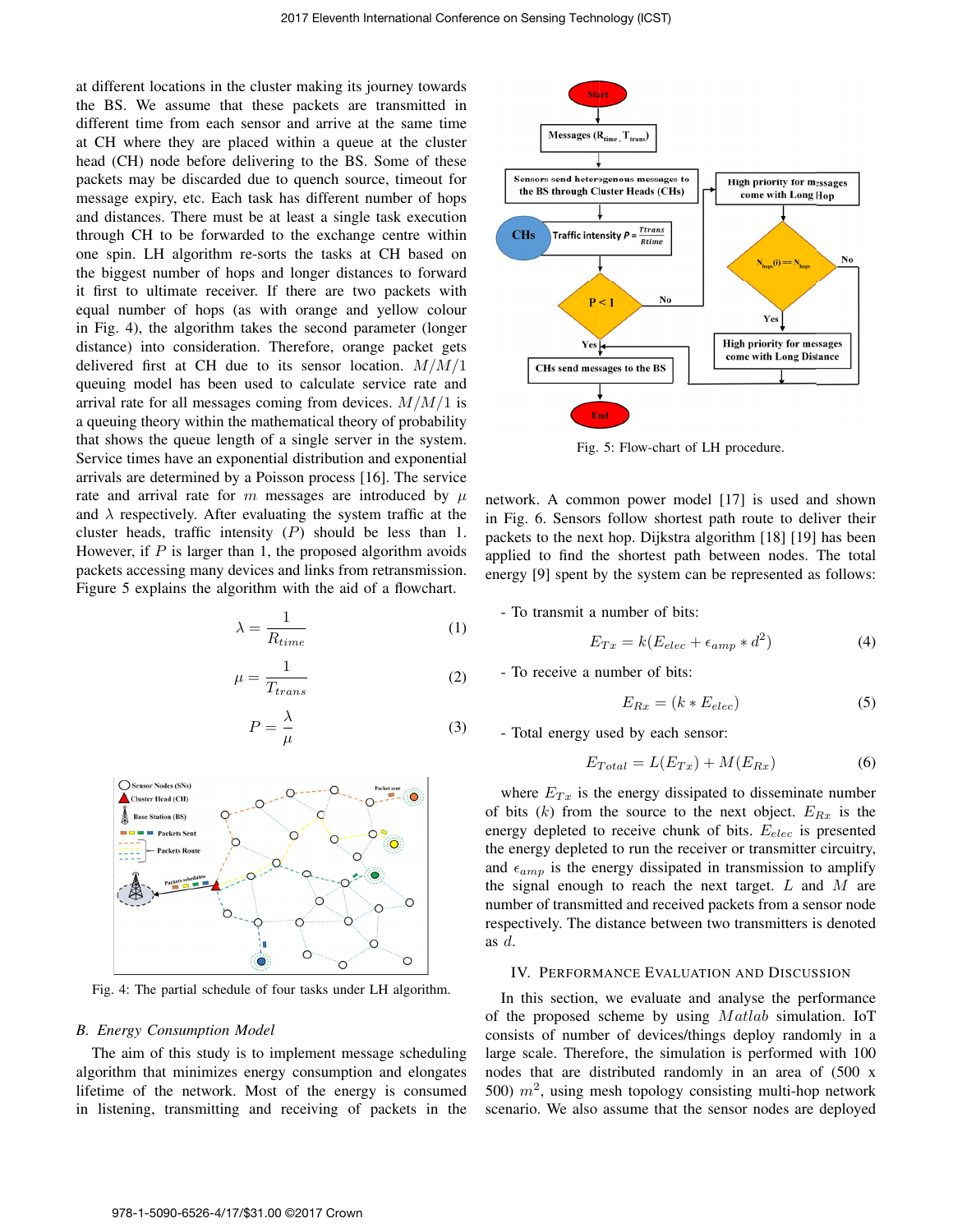

Fig. 6: The wireless communication power model.

outdoor to monitor the environment that send the information to the central application through CH nodes. CHs job is to collect the data coming from the sensors, process and deliver it to the BS. In every round, each sensor sends 250 bytes to the BS through the CHs. The BS is set at the centre of the square field. The assumptions and parameters used in the simulation model are shown in the table I.

TABLE I: Parameters used in the simulation

| Parameter                              | Value                 |
|----------------------------------------|-----------------------|
| Electronics Energy ( $E_{elec}$ )      | 50 nJ/bit             |
| Initial energy of node $(E_{init})$    | $0.25$ J              |
| Communication energy $(\epsilon_{mp})$ | 10 pJ/bit/ $m^2$      |
| Threshold value of distance $(d_0)$    | 87 <sub>m</sub>       |
| Buffer size                            | 202 bytes             |
| Payload size                           | 210 bytes             |
| Header size                            | 40 bytes              |
| Retransmission overhead size           | 8 bytes + header size |
| Number of nodes $(N)$                  | 100                   |
| Sensing Area                           | 500 m $\times$ 500 m  |

A performance comparison is done when the proposed scheduling algorithm and no scheduling is used. It is important to minimize the retransmission packets that can further reduce the processing time, capacity used, and energy consumption of the network. Figure 7 shows that the proposed algorithm has lower number of transmitting and receiving packets in the network. This means that the use of LH algorithm has led to the reduction in total transmitting and receiving power thus and ultimately extending the network lifetime.



Fig. 7: Avg. number of (transmitting and receiving) packets.

Number of hops is the summation of data relays on multihop communication to reach the intended destination. A hop occurs when the packet is passed to the next network device.



Fig. 8: Total Number of Hops.

Next hop is a routing term that refers to the next device based on the type of routing algorithm is used. The purpose is to minimize the power by reducing the relay packets from the sender to the receiver. Figure 8 shows that proposed algorithm has minimum number of hops compared to when the algorithm is not implemented.



Fig. 9: Avg. Transmission Distances (m).



Fig. 10: Avg. Energy Consumption.

Transmission distance is the physical path (wire/wireless) between transmitter and receiver within single hop or multihop communication. It is only plausible to say that longer distances from sources to the intended destination will consume more power. Therefore, reducing the average transmission distance for the packets will have positive impact on the energy consumption and delay time. Figure 9 depicts the average transmission distance from each single node to the BS